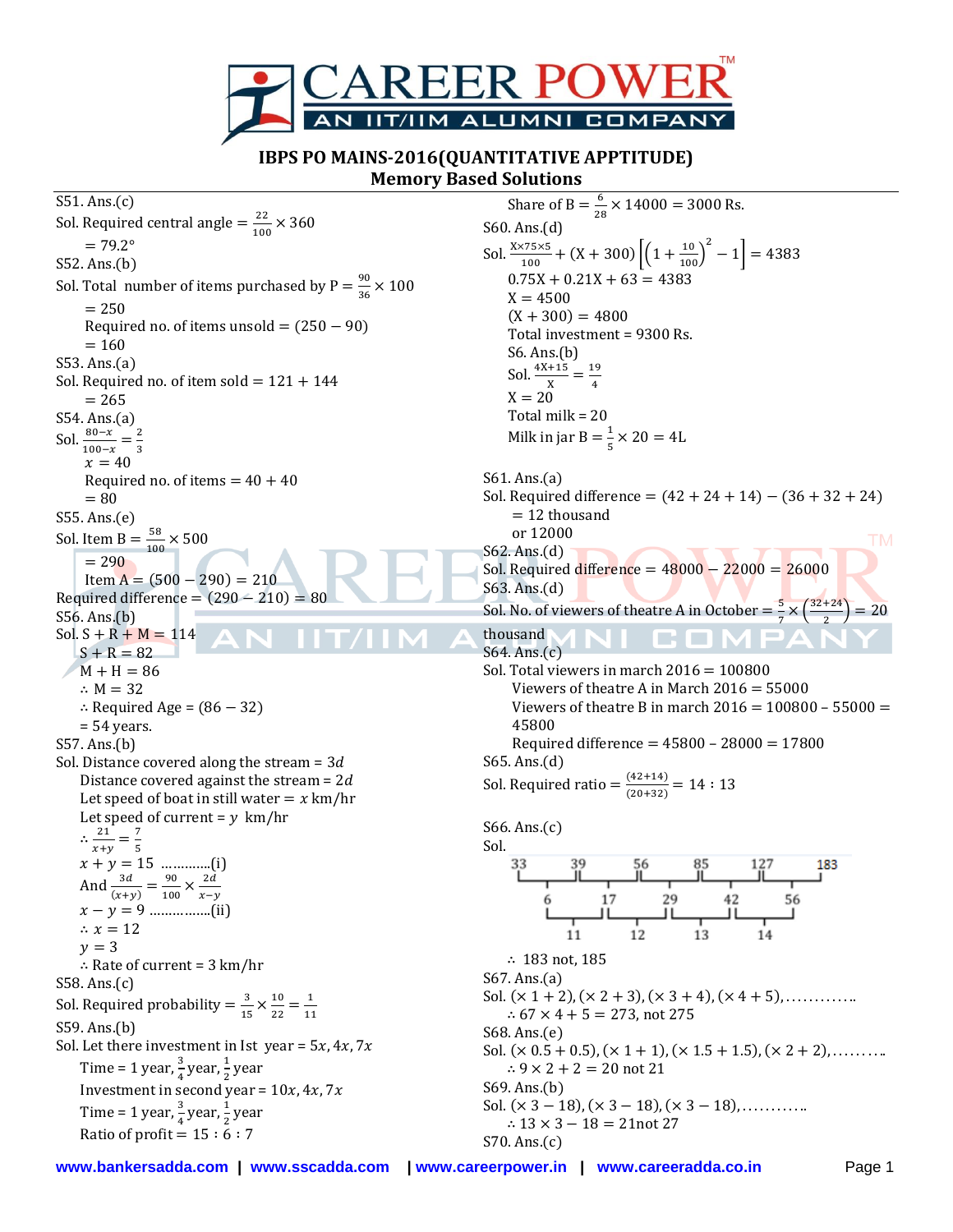Sol.  $\times$  2. $\times$  2.5, $\times$  3, $\times$  3.5 ... ..  $\therefore$  45  $\times$  3.5 = 157.5 not 157 S71. Ans.(b) Sol.  $\frac{4X+15}{X} = \frac{19}{4}$ 4 X Total milk = 20 Milk in jar B  $=$   $\frac{1}{5}$  $\frac{1}{5}$   $\times$ S72. Ans.(b) Sol. Ratio of efficiency =  $5 \times \frac{5}{6}$  $\frac{1}{6}$  :  $= 25 : 36$ Let a man can finish the work in  $25x$  days A woman can finish the work in  $36x$  days   $\frac{9}{36x} + \frac{1}{2!}$  $\frac{10}{25x} = \frac{1}{4}$  Time taken by 1 women = 72 days No. of women required to complete the work in 4.5 days  $=\frac{7}{4}$  $\frac{72}{4.5}$  = S73. Ans. (b) Boys Girls (50) (35) Only Badminton 25 14  $Badminton + TT$  5 7 Only. TT 20 14 S74. Ans. (a) Let cp of mouse  $=x$ Cp of laptop=15x Total SP=16 $x \times 1.3 = 20.8x$ SP of laptop= $15x \times 1.25 = 18.75x$  $\bullet$  SP  $\bullet$  of mouse=2.05x,profit=1.05x=2100, x=2000, 15x=30000 S75. Ans. (c) Let MP of shirt  $= 100$  $MP$  of trouser  $= 200$ Discounted price of shirt  $= 60$ Let discounted price of trouser  $= x$  $60 + x = \frac{7}{10}$  $\frac{70}{100}$  × (100 + 200)  $x = 150$ Discount =  $\frac{(200-150)}{000}$  $\frac{0-150j}{200}$  X S76. Ans.(a) Sol. 8000 → 14000  $7000 \rightarrow \frac{14}{8} \times$ Then profit made by A in  $2014 = 49000 - (14000 + 12250)$ = 22750 Rs. ∴ 14000 → 8000  $22750 \rightarrow \frac{8}{14} \times$ ∴ Required Ratio = 5000 : 3000  $= 5 : 13$ S77. Ans.(c) Sol.  $6 \times A : 4B = 50 : 44$  $A : B = 25 : 33$ A= 25000 B= 33000 3  $\frac{3000 \times 4}{9000 x} = \frac{4}{2}$  $\overline{c}$  $X = 8$  months S78. Ans.(d) Sol. 23000  $→ 115000$  $21000 \rightarrow 2$  $= 123%$  $x^{\circ} = 50^{\circ}$ Sol.  $ac = c$  $a = 1$  $x^2$ so  $h > d$  $x = 1$  $=\frac{4c_2+}{1}$  $CP = 200$ II.  $CP = x$ 

 $\frac{15000}{23000}$  X Profit of B in 2012 = 105000 Since profit of all in 2016 is not given, we can't determine the required ratio.



**www.bankersadda.com | www.sscadda.com | www.careerpower.in | www.careeradda.co.in** Page 2